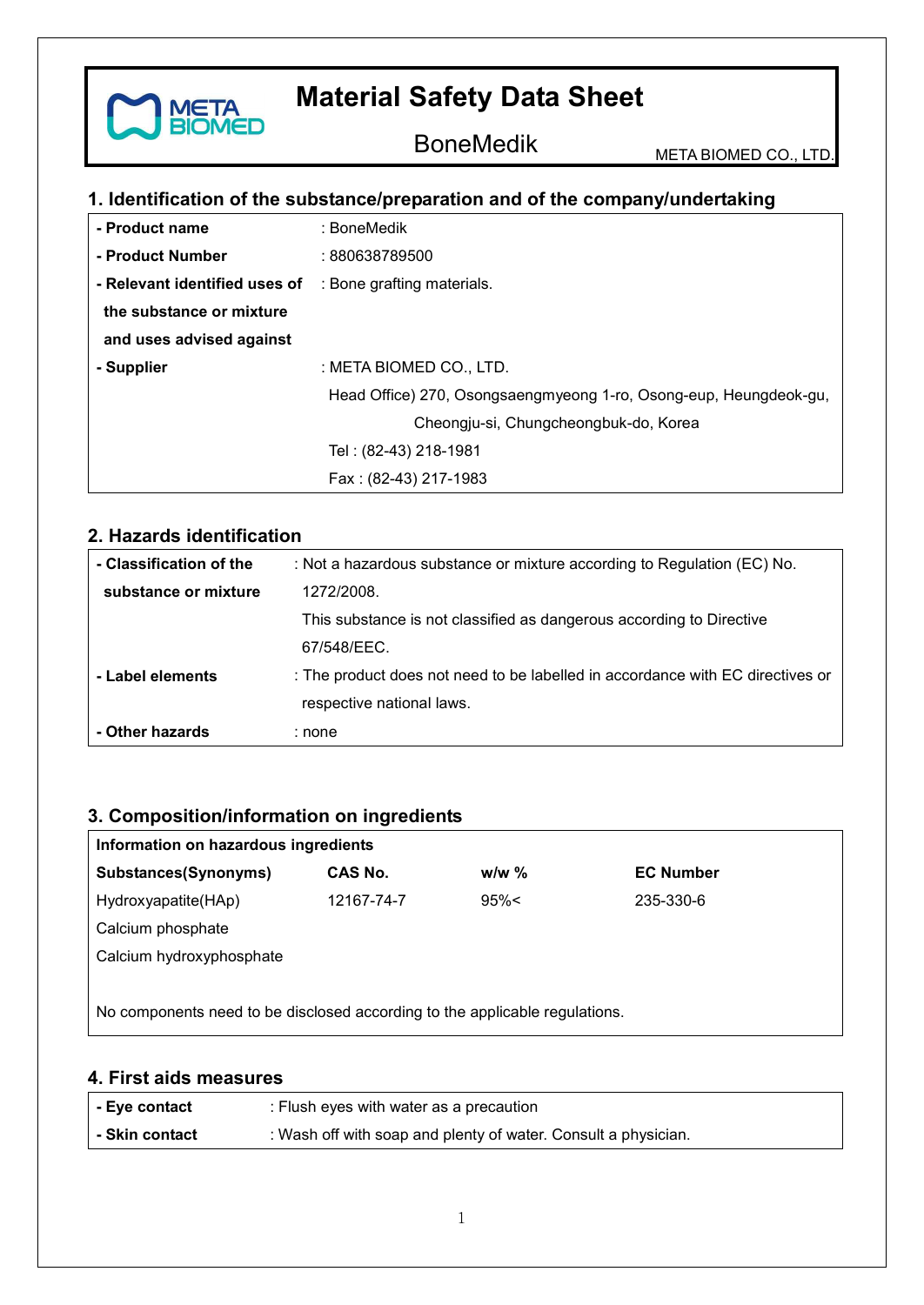

| - Inhalation     | : If breathed in, move person into fresh air. If not breathing, give artificial |
|------------------|---------------------------------------------------------------------------------|
|                  | respiration. Consult a physician.                                               |
| - Ingestion      | : Never give anything by mouth to an unconscious person. Rinse mouth with       |
|                  | water. Consult a physician.                                                     |
| - General advice | : Consult a physician. Show this safety data sheet to the doctor in attendance. |

## **5. Fire fighting measures**

| <b>Extinguishing media</b>    |                                                                           |
|-------------------------------|---------------------------------------------------------------------------|
| - Suitable                    | : Water, Foam, Carbon Dioxide, Dry Chemical                               |
| - Not suitable                | : N/A                                                                     |
| - Special fire fighting       | : Self contained breathing apparatus to prevent smoke inhalation.         |
| procedures                    |                                                                           |
| - Unusable fire/explosion     | : None                                                                    |
| hazards                       |                                                                           |
| - Hazardous thermal           | : Oxides of phosphorus, Calcium oxide                                     |
| (de)composition products      |                                                                           |
| - Protection of fire fighters | : Wear self contained breathing apparatus for fire fighting if necessary. |

#### **6. Accidental release measures**

| - Personal precautions      | : Use personal protective equipment. Avoid dust formation. Avoid   |  |
|-----------------------------|--------------------------------------------------------------------|--|
|                             | breathing vapors, mist or gas. Avoid breathing dust.               |  |
| - Environmental precautions | : Do not let product enter drains.                                 |  |
| - Methods for cleaning up   | : Pick up and arrange disposal without creating dust. Sweep up and |  |
|                             | shovel. Keep in suitable, closed containers for disposal.          |  |

#### **7. Handling and storage**

| - Handling | : Provide appropriate exhaust ventilation at places where dust is formed.         |
|------------|-----------------------------------------------------------------------------------|
| - Storage  | : Store in cool place. Keep container tightly closed in a dry and well-ventilated |
|            | place.                                                                            |

#### **8. Exposure controls/personal protection**

| - Control parameters     | : Components with workplace control parameters                  |  |
|--------------------------|-----------------------------------------------------------------|--|
| - Appropriate            | : Handle in accordance with good industrial hygiene and safety  |  |
| engineering controls     | practice. Wash hands before breaks and at the end of workday.   |  |
| - Respiratory protection | : Respiratory protection is not required. Where protection from |  |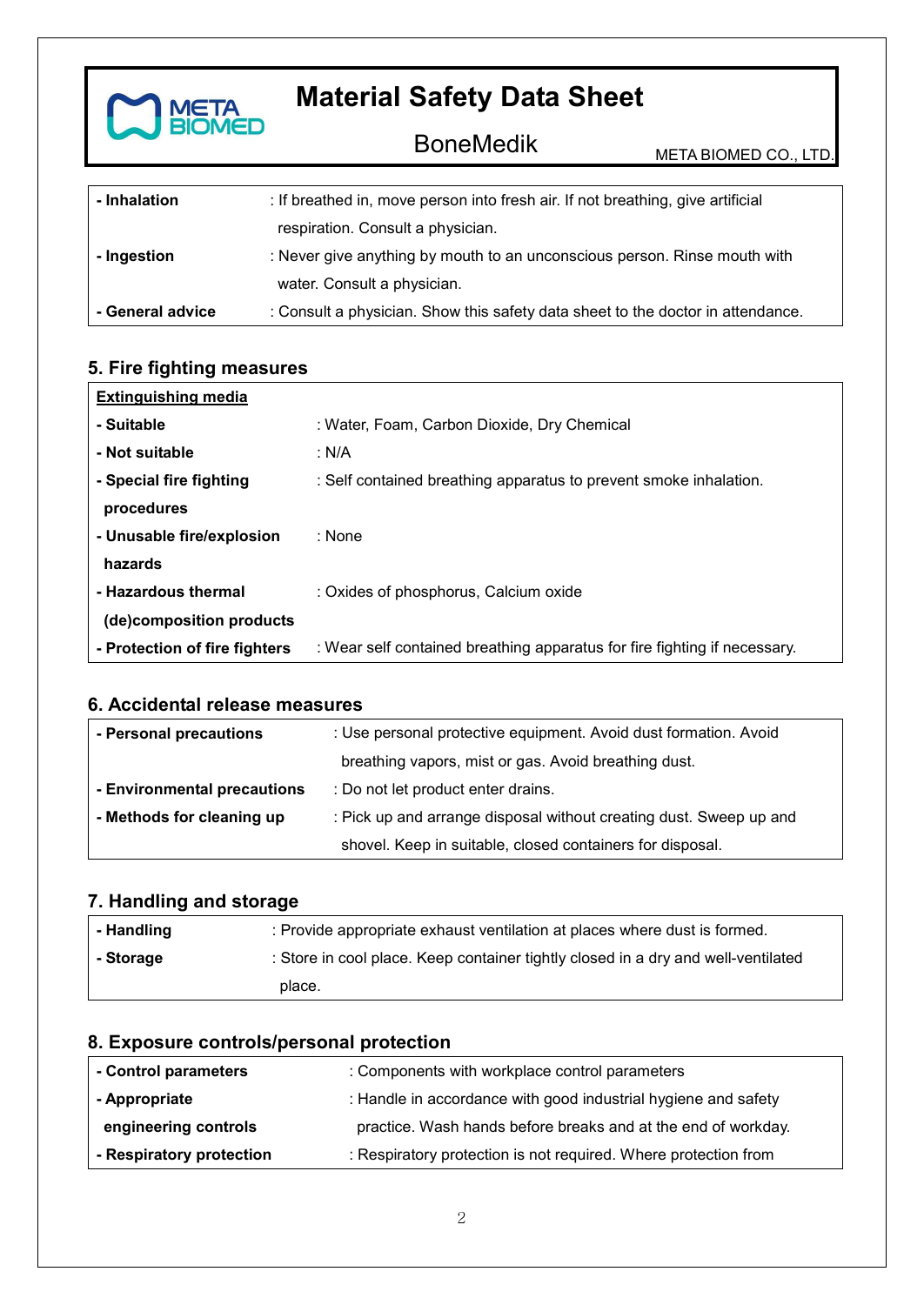

# BoneMedik META BIOMED CO., LTD.

|                 | nuisance levels of dusts are desired, use type N95 (US) or type P1 |  |
|-----------------|--------------------------------------------------------------------|--|
|                 | (EN 143) dust masks. Use respirators and components tested and     |  |
|                 | approved under appropriate government standards such as NIOSH      |  |
|                 | (US) or CEN (EU).                                                  |  |
| - Skin and body | : Wear suitable protective clothing.                               |  |
| - Hands         | : Wear suitable gloves.                                            |  |
| - Eyes          | : With sufficient extraction or closed system; safety goggles.     |  |

#### **9. Physical and chemical properties**

| - Physical state              | : solid, powder     | - Evaporation rate          | : no data available |
|-------------------------------|---------------------|-----------------------------|---------------------|
| - Color                       | : gray, off-white   | - Flammability(solid, gas)  | : no data available |
| - Odor                        | : no data available | - Solubility in water       | : Insoluble         |
| - Odor Threshold              | : no data available | - pH                        | : N/A               |
| - Boiling point               | : no data available | - Flash point               | : no data available |
| - Melting point               | : 1,100 °C ∼ lit.   | - Autoignition temperature  | : no data available |
| - Vapor pressure              | : no data available | - Upper/Lower explosion     | : no data available |
| - Vapor density               | : no data available | limit                       |                     |
| - Specific gravity $(H_2O=1)$ | : 3.14              | - Viscosity                 | : no data available |
| - Decomposition temp.         | : no data available | - Partition coefficient: n- | : no data available |
|                               |                     | octanol/water               |                     |

## **10. Stability and reactivity**

| - Stability                        | : Stable under recommended storage conditions.     |
|------------------------------------|----------------------------------------------------|
| - Condition to avoid               | : no data available                                |
| - Materials to avoid               | : Strong oxidizing agents                          |
| - Hazardous reactions              | : no data available                                |
| - Hazardous decomposition products | : Other decomposition products - no data available |

## **11. Toxicological information**

| - Acute toxicity            | : LD50 Oral - rat - male and female - $>$ 5.000 mg/kg    |
|-----------------------------|----------------------------------------------------------|
|                             | LD50 Dermal - rabbit - male and female - $> 2.000$ mg/kg |
| - Skin corrosion/irritation | : Skin - rabbit                                          |
|                             | Result: No skin irritation - 4 h                         |
|                             | (OECD Test Guideline 404)                                |
| - Serious eye damage/eye    | : Eyes - rabbit                                          |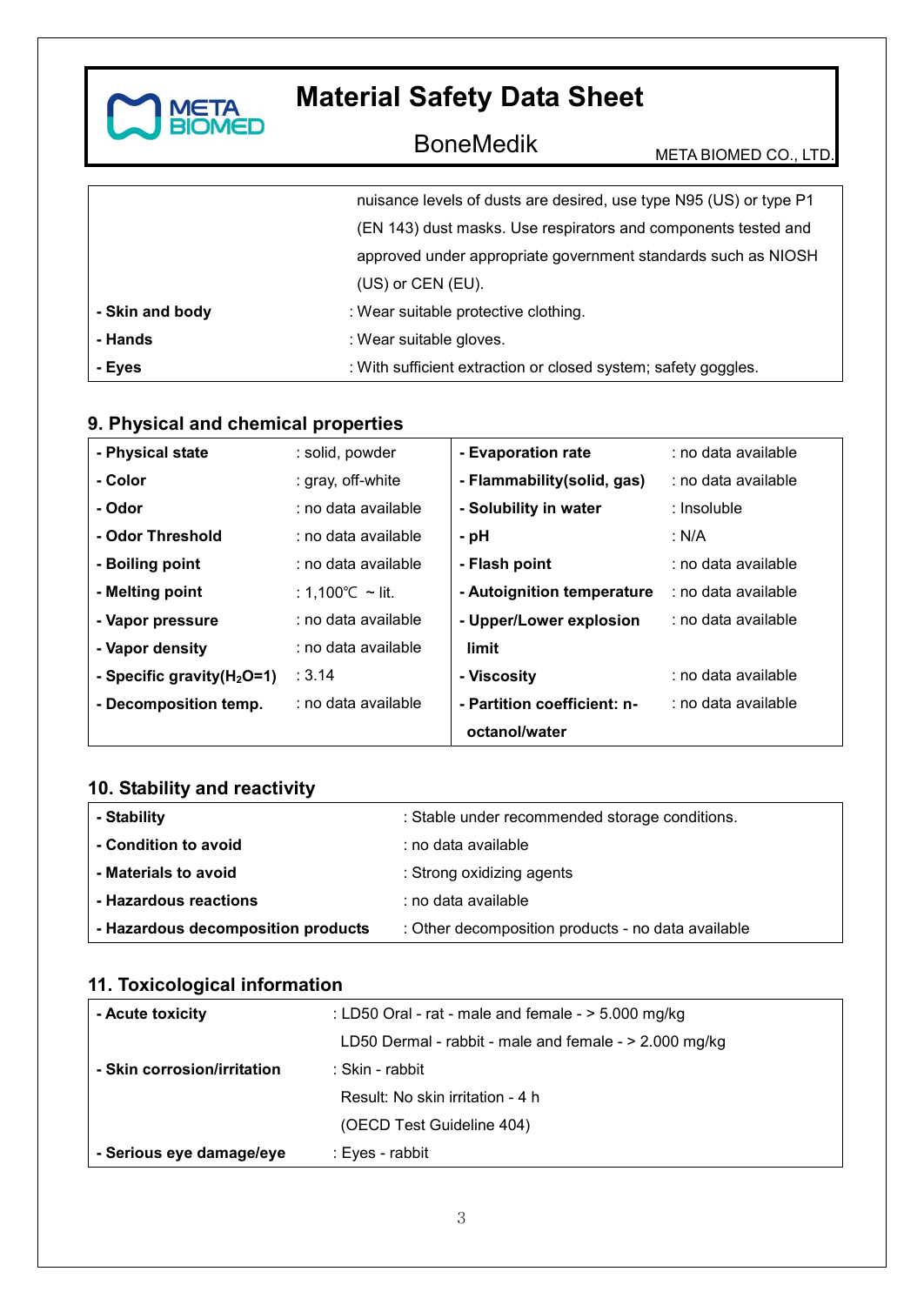

BoneMedik META BIOMED CO., LTD.

| irritation                   | Result: No eye irritation                                                 |  |
|------------------------------|---------------------------------------------------------------------------|--|
| - Respiratory or skin        | : no data available                                                       |  |
| sensitisation                |                                                                           |  |
| - Carcinogenicity            | : No component of this product present at levels greater than or equal to |  |
|                              | 0.1% is identified as probable, possible or confirmed human carcinogen    |  |
|                              | by IARC                                                                   |  |
| - Germ cell mutagenicity     | : mouse                                                                   |  |
|                              | lymphocyte                                                                |  |
|                              | Result: negative                                                          |  |
| - Reproductive toxicity      | : no data available                                                       |  |
| - Specific target organ      | : no data available                                                       |  |
| toxicity - single exposure   |                                                                           |  |
| - Specific target organ      | : no data available                                                       |  |
| toxicity - repeated exposure |                                                                           |  |
| - Aspiration hazard          | : no data available                                                       |  |

## **12. Ecological information**

| - Toxicity              | : no data available |
|-------------------------|---------------------|
| - Persistence and       | : no data available |
| degradability           |                     |
| - Bioaccumulative       | : no data available |
| potential               |                     |
| - Mobility in soil      | : no data available |
| - Other adverse effects | : no data available |
|                         |                     |

## **13. Disposal considerations**

| - Product      | : Offer surplus and non-recyclable solutions to a licensed disposal company. Dissolve or |
|----------------|------------------------------------------------------------------------------------------|
|                | mix the material with a combustible solvent and burn in a chemical incinerator           |
|                | equipped with an afterburner and scrubber.                                               |
| - Contaminated | : Dispose of as unused product.                                                          |
| packaging      |                                                                                          |